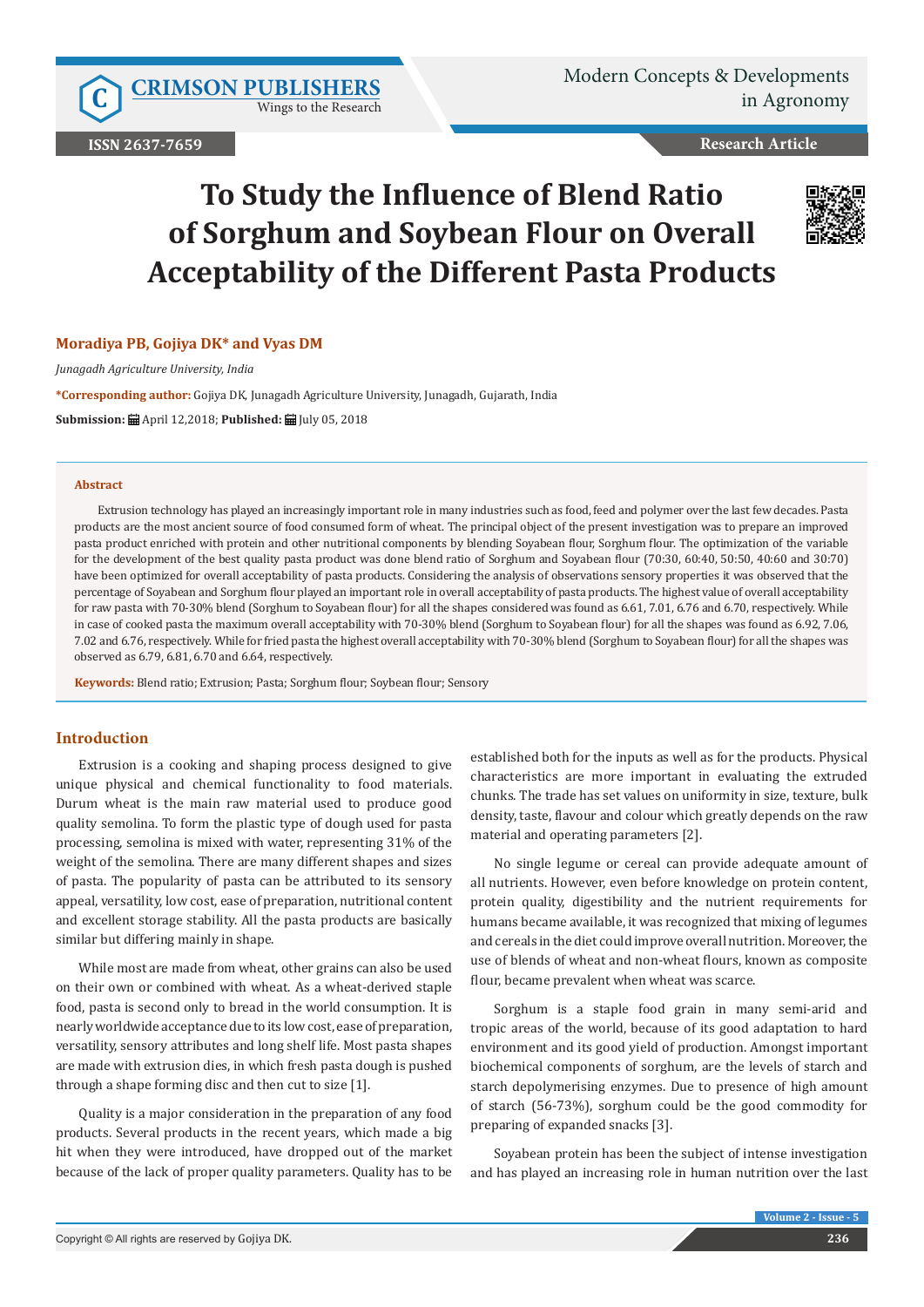few decades. Soy protein products are an ideal source of some of the essential amino acids used to complement cereal proteins. At present, soy proteins are more versatile than many other food proteins in various worldwide nutritional programs.

The protein supplementation of cereals is desirable in many instances because cereals have low protein contents and are imbalanced in essential amino acid composition. As a result, cereal grains do not supply adequate protein for satisfactory growth of infants and children or for the bodily maintenance of adults.

The present and newly derived knowledge in these areas makes it possible to blend, mix or fortify one food material with others so that the resulting fortified mix has not only better nutritional quality but also attributes for consumer acceptance. The nutritional quality of sorghum and wheat, especially the former, is poor. Therefore, attempts have been made to fortify these cereals with legumes to make nutritionally superior and acceptable products [4].

The principal object of the present investigation was to prepare an improved pasta product enriched with protein and other

nutritional components by blending Soyabean flour, Sorghum flour which has also good texture, shape, taste and all the attributes of the best pasta products [5].

### **Materials and Methods**

Present investigation was conducted at the Department of Processing and Food Engineering, College of Agricultural Engineering & Technology, Junagadh Agricultural University, Junagadh.

#### **Pasta machine**

The Dolly pasta machine (Plate 3.1) manufactured by "La Monferrina" di A. Mascero and C. snc. Manufacturing company (Italy) was used for extrusion of pasta of Sorghum and Soyabean flour with five different blend ratios [6]. The machine had a pure, unalterable stainless steel structure. The main components of the machine were single phase 220V or three phase 380V electric motor, stainless steel tank with mixing shaft, stainless steel screw, dies for every type of dough and automatic dough cutter with speed variator and stainless steel blade and control panel (Figure 1).



**Figure 1:** Schematic view of Dolly pasta machine.

#### **Preparation of raw material**

The required quantity of Soyabean, Sorghum and Maida were purchased from the local market. Soyabean and Sorghum were floured and sieved through 28 meshes while Maida through 48 mesh sieve. All the three flours were mixed together to prepare five different samples [7]. However, 15% (by weight) Maida was added rationally in all the five samples. While remaining 85% (by weight) of sample was prepared by taking different ratios of Sorghum and Soyabean flour as shown below

The ratios were,

- a. 70% Sorghum +30% Soyabeanflour + Maida
- b. 30% Sorghum + 70% Soyabean flour + Maida
- c. 40% Sorghum + 60% Soyabean flour + Maida
- d. 60% Sorghum + 40% Soyabean flour + Maida
- e. 50% Sorghum + 50% Soyabean flour + Maida

#### **Preparation of pasta**

For the preparation of raw pasta, the mixing tank was filled with basic ingredients followed by addition of 31% (Garg, 2005) pure water in the flour and then safety cover was closed. The machine was started with kneading position. After kneading the material for about 15 minutes to get the homogeneous mix, the machine was set from previous kneading position to the extruding position. The material was extrudated in four different shapes using the four types of dies. Subsequently, pasta was allowed to dry in shed from moisture content approximately 30 to 9±1% (w.b).

The boiled pasta was prepared by placing the dried raw pasta into the boiling water. The cooking time was recorded when the center ring of the pasta became cooked. The cooked pasta was allowed to shed drying for 2 days [8]. Similarly, the dried raw pasta was fired in pure ground nut oil to get the fried pasta. The raw (dried), cooked (dried) and fried pasta were stored in polyethylene bags. One corresponding sample was taken from bag to measure physical, functional, biochemical and textural properties.

#### **Sensory evaluation**

Sensory properties are defined as those characteristics of food that are detected by the sensory organs. The production of finished food by the farmer or food processor implies that the consumer will accept these products that the product has a certain quality. Sensory attributes of quality guide the consumer in his selection

**Volume 2 - Issue - 5**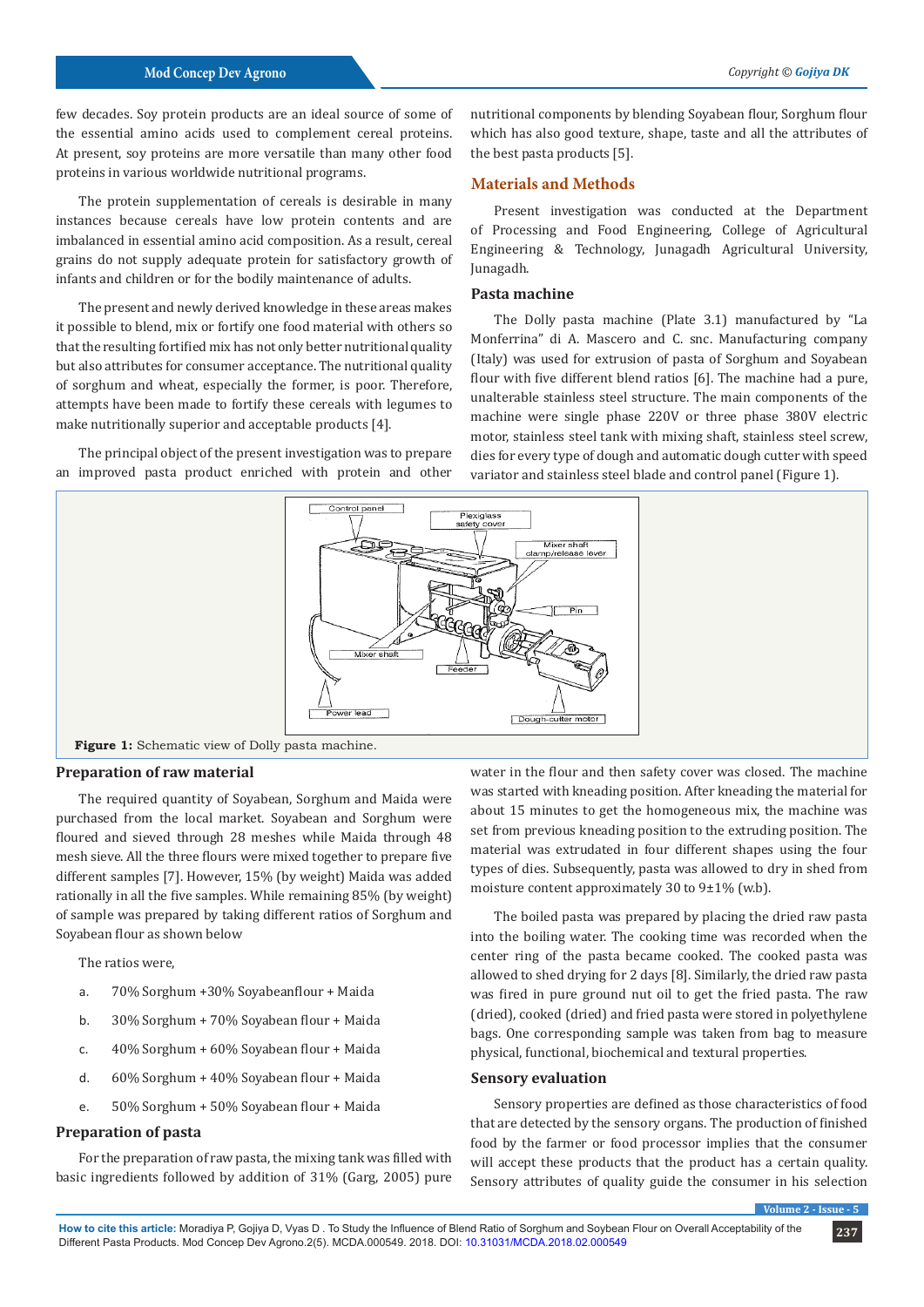food. Some common terms expressing these sensory sensations are appearance, colour, taste, texture, visual surface properties and overall acceptability.

Ten judges were selected for the panel to ensure uniform quality or to detect the difference in product quality between process and raw material from the faculty and staff member of department. All the members were trained to use score sheet and understand the criteria for evaluating the sensory attributes [9].

The samples were coded before serving and taken from a table of random numbers. Samples were presented to the panel at a time for the evaluation of the sensory attributes such as colour, appearance, visual surface properties (smoothness, and uniformity in diameter), taste and overall acceptability of developed products [10].

# **Result and Discussion**

Overall acceptability of the different pasta products prepared with different blend ratio of Sorghum and Soybean flour (Table 1).

| Sr. No.        | Blend ratio, % | <b>Status</b> | <b>Overall acceptability</b> |                   |                   |                     |
|----------------|----------------|---------------|------------------------------|-------------------|-------------------|---------------------|
|                |                |               | S <sub>1</sub>               | S <sub>2</sub>    | S <sub>3</sub>    | S <sub>4</sub>      |
| $\mathbf{1}$   | 70:30:00       | Raw           | 6.61 <sup>a</sup>            | 7.01 <sup>a</sup> | 6.76 <sup>a</sup> | 6.70 <sup>a</sup>   |
| $\overline{2}$ | 60:40:00       |               | 6.38 <sup>b</sup>            | 6.73a             | 6.69a             | 6.32 <sup>b</sup>   |
| 3              | 50:50:00       |               | 6.16 <sup>b</sup>            | $6.45^{b}$        | 6.34 <sup>b</sup> | 6.34 <sup>b</sup>   |
| $\overline{4}$ | 40:60          |               | 5.71 <sup>b</sup>            | 6.02 <sup>b</sup> | 5.75 <sup>b</sup> | $6.25^{b}$          |
| 5              | 30:70          |               | 4.97c                        | 5.57 <sup>b</sup> | 5.20 <sup>b</sup> | 5.74 <sup>b</sup>   |
| 6              | 70:30:00       | Cooked        | 6.92 <sup>a</sup>            | 7.06 <sup>a</sup> | 7.02 <sup>a</sup> | 6.76 <sup>a</sup>   |
| 7              | 60:40:00       |               | 6.73a                        | 7.03 <sup>a</sup> | 6.79a             | $6.61$ <sup>a</sup> |
| 8              | 50:50:00       |               | 6.41 <sup>b</sup>            | 6.67a             | 6.48 <sup>b</sup> | 6.38 <sup>b</sup>   |
| 9              | 40:60          |               | 6.34 <sup>b</sup>            | 6.45 <sup>b</sup> | 6.37 <sup>b</sup> | 6.39 <sup>b</sup>   |
| 10             | 30:70          |               | 6.04 <sup>b</sup>            | 6.06 <sup>b</sup> | 6.11 <sup>b</sup> | 6.04 <sup>b</sup>   |
| 11             | 70:30:00       | Fried         | 6.79a                        | 6.81 <sup>a</sup> | 6.70a             | 6.64a               |
| 12             | 60:40:00       |               | 6.47 <sup>b</sup>            | 6.47 <sup>b</sup> | $6.55^{b}$        | 6.32 <sup>b</sup>   |
| 13             | 50:50:00       |               | 6.47 <sup>b</sup>            | 6.41 <sup>b</sup> | 6.50 <sup>b</sup> | 6.27 <sup>b</sup>   |
| 14             | 40:60          |               | 6.05 <sup>b</sup>            | 6.19 <sup>b</sup> | 6.02 <sup>b</sup> | 5.98 <sup>b</sup>   |
| 15             | 30:70          |               | 5.49 <sup>b</sup>            | 6.13 <sup>b</sup> | 5.53 <sup>b</sup> | 5.94 <sup>b</sup>   |

**Table 1:**  $a =$  Satisfactory,  $b =$  Fair,  $c =$  Poor.

The score for the 10-point scale (where 9-10=excellent, 8-8.9=good, 6.6-8.8=satisfactory, 5-6.5=fair and <5=poor) for the sensory overall acceptability of the prepared pasta products are shown in table for all shapes. The overall acceptability of the pasta products prepared from 30:70 blend ratios was lowest while the same was highest of the pasta prepared from 70:30 blend ratios. In respect of frying oil temperature the overall.

Acceptability of all the three types of pasta products prepared with 30% Sorghum flour and 70% Soyabean flour was found lowest while that was highest for the pasta prepared with 70% Sorghum flour and 30% Soyabean flour all shapes. The highest value of overall acceptability for raw pasta with 70 -30% blend (Sorghum to Soyabean flour) for shape 1, 2, 3 and 4 was found as 6.61, 7.01, 6.76 and 6.70, respectively. While in case of cooked pasta the overall acceptability with 70 -30% blend (Sorghum to Soyabean flour) for shape 1, 2, 3 and 4 was found as 6.92, 7.06, 7.02 and 6.76, respectively. While for fried pasta the overall acceptability with 70 -30% blend (Sorghum to Soyabean flour) for shape 1, 2, 3 and 4 was found as 6.79, 6.81, 6.70 and 6.64, respectively.

The smoothness, taste and colour of pasta products were decreasing as the percentage of Soyabean flour increase in the blend. The results obtained for sensory properties of the pasta products prepared considering different blend ratios were in line with the results obtained by Singh et al. [1] and Singh [2] and Shogren et al. [3] in case of pasta prepared by blending of light and dark buckwheat, amaranth and lupin flour, wheat and rice semolina with potato grits, wheat, rice peanut and chickpea flour and durum wheat and soybean flour, respectively.

#### **Conclusion**

During sensory evaluation it was observed that that all the sensory parameters were significantly influenced both by blend ratio. The highest value of overall acceptability for raw pasta with 70-30% blend (Sorghum to Soyabean flour) for shape 1, 2, 3 and 4 was found as 6.61, 7.01, 6.76 and 6.70, respectively. While in case of cooked pasta the maximum overall acceptability with 70-30% blend (Sorghum to Soyabean flour) for shape 1, 2, 3 and 4 was found as 6.92, 7.06, 7.02 and 6.76, respectively. While for fried pasta the highest overall acceptability with 70-30% blend (Sorghum to Soyabean flour) for shape 1, 2, 3 and 4 was found as 6.79, 6.81, 6.70 and 6.64, respectively.

#### **References**

- 1. Singh N, Singh B, Sandhu KS, Bawa AS, Sakhon KS (1996) Extrusion behaviour of wheat rice and potato blends. J Food Sci Technol 33(4): 35- 41.
- 2. Singh SN (2004) Studies on peanut blended extruded products. M Tech (Agri Engg) Thesis (Unpublished), Junagadh Agricultural University, Junagadh, India.
- 3. [Shogren RL, Hareland GA, Wu YV \(2006\) Sensory evaluation and](https://pubag.nal.usda.gov/catalog/388) [composition of spaghetti fortified with soy flour. Journal of Food Science](https://pubag.nal.usda.gov/catalog/388) [71\(6\): 1750-3841.](https://pubag.nal.usda.gov/catalog/388)
- 4. AOAC (1996) Official methods of analysis. Association of official agricultural chemists, Washington, USA.
- 5. Anonymous (2011) Annual Report 2011. Director of Agriculture, Government of Gujarat, Gandhi Nagar, India.
- 6. Anonymous (2012) Agricultural Statistics at a Glance 2012. Directorate of Economics & Statistics, Ministry of Agriculture, Government of India, New Delhi, India.
- 7. [Bhattacharya S, Sudh ML, Rachim A \(1999\) Pasting characteristics of an](http://agris.fao.org/agris-search/search.do?recordID=US201302915222) [extruded blend of potato and wheat flours. Journal of Food Engg 40\(1-](http://agris.fao.org/agris-search/search.do?recordID=US201302915222) [2\): 107-111.](http://agris.fao.org/agris-search/search.do?recordID=US201302915222)

**Volume 2 - Issue - 5**